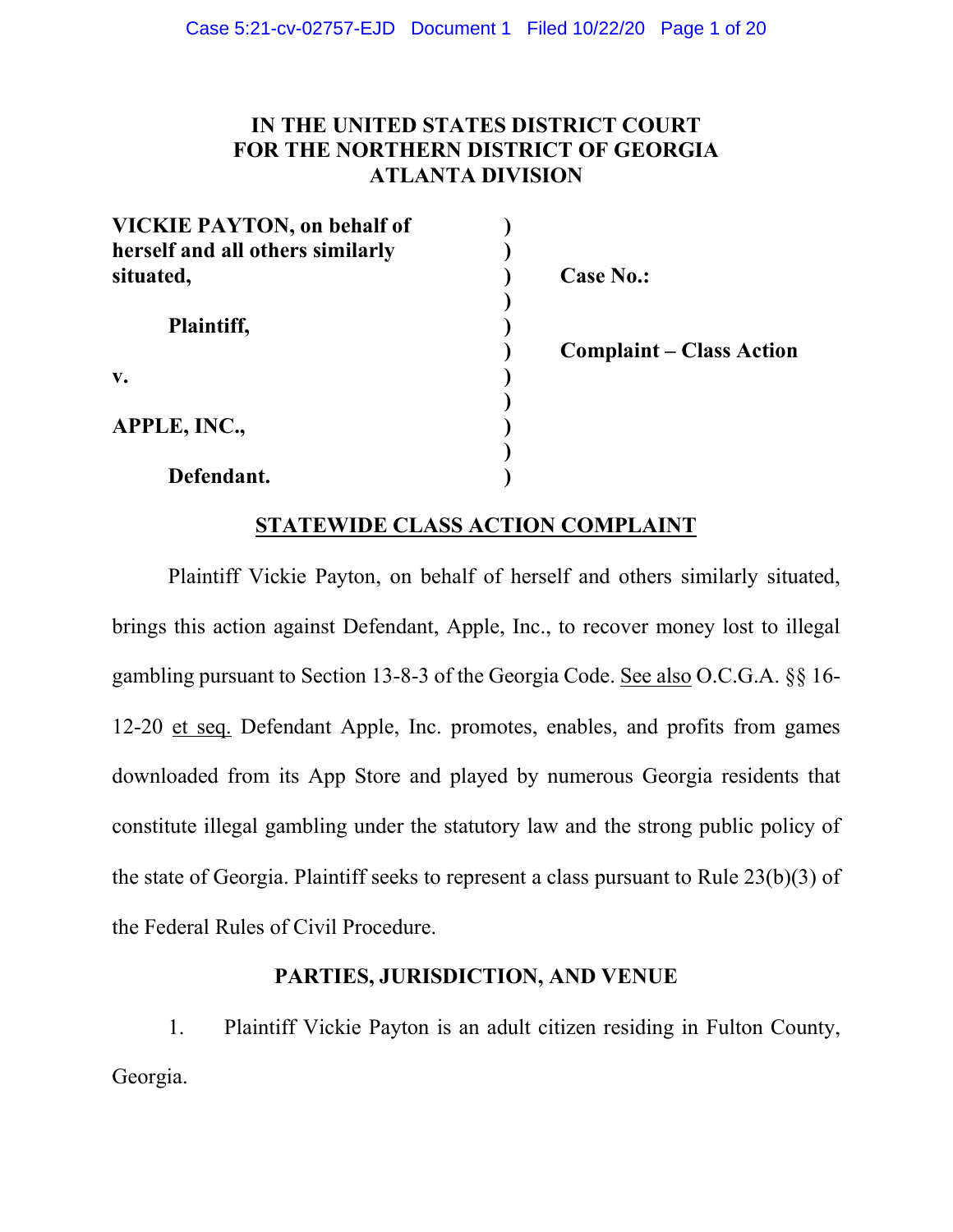#### Case 5:21-cv-02757-EJD Document 1 Filed 10/22/20 Page 2 of 20

2. Defendant Apple, Inc. is a corporation organized and existing under the laws of the state of California, with its principal place of business in Cupertino, Santa Clara County, California. Defendant Apple, Inc. does business by agent in this state, district, and division and may be served through its registered agent, CT Corporation System, located at 289 S. Culver Street in Lawrenceville, Georgia 30046-4805.

3. This is a class action brought by Georgia citizens against a California company. The amount in controversy exceeds \$5 million, exclusive of interest and costs. Subject matter jurisdiction exists pursuant to the Class Action Fairness Act of 2005, 28 U.S.C. § 1332(d).

4. Venue is proper under 28 U.S.C. § 1391(b)(2), because this is a "judicial district in which a substantial part of the events or omissions giving rise to the claim occurred.´

## **FACTUAL BACKGROUND**

5. Defendant Apple, Inc., ("Apple´), is the most valuable company in the world, with a market capitalization exceeding \$2 trillion as of mid-2020. It is by far the world's biggest technology company, now roughly double the size of both Microsoft Corporation and Alphabet Inc., the parent company of Google, respectively. Gone are the days when Steve Jobs's little company began its quixotic quest to take market share away from Microsoft's dominance of the computer software market with its introduction of the upstart MacIntosh personal computer.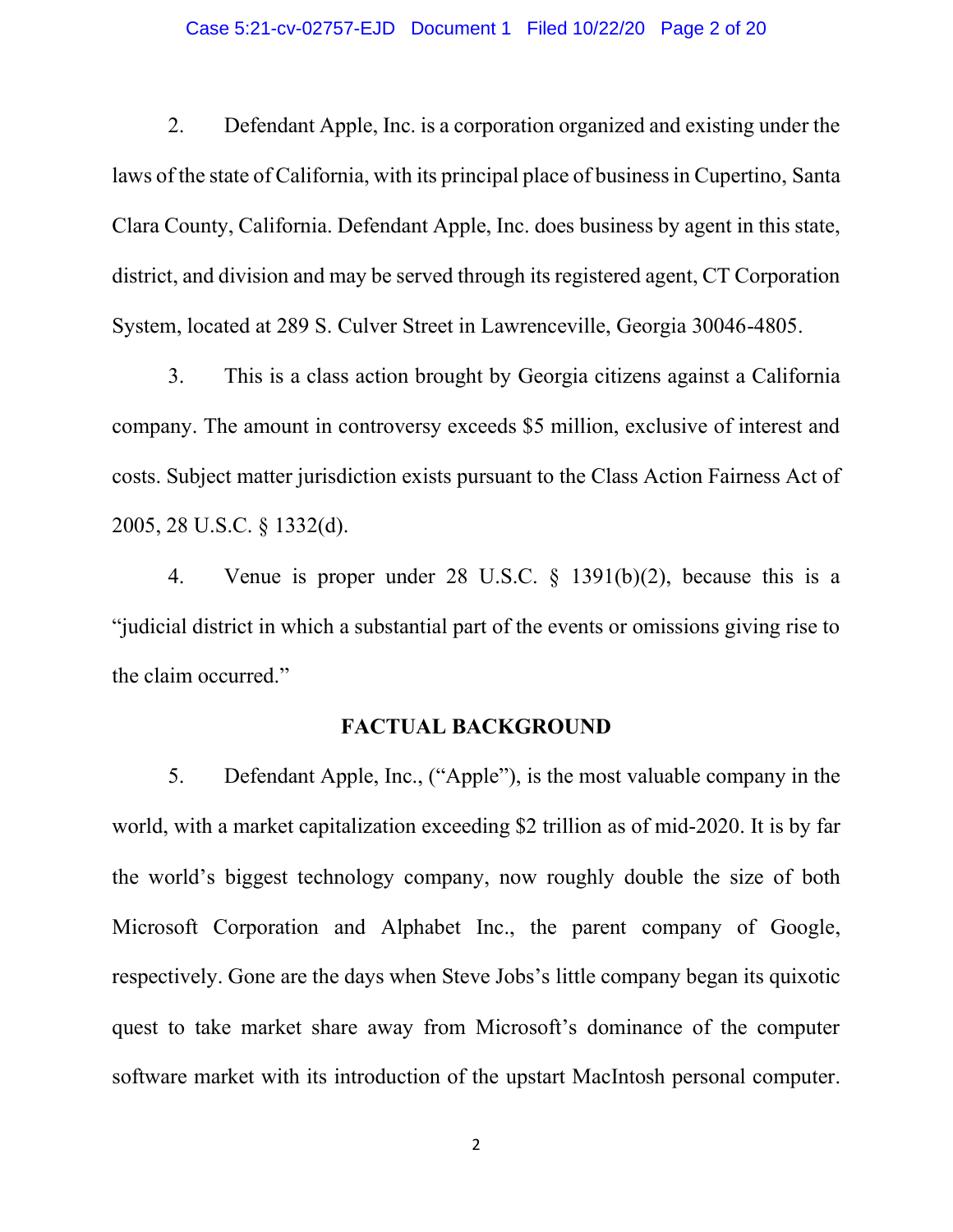#### Case 5:21-cv-02757-EJD Document 1 Filed 10/22/20 Page 3 of 20

Applications for personal computers, both desktops and laptops, are now a relatively small part of the software market. Mobile devices are now the name of the game and Apple undisputedly dominates that lucrative market.

6. Apple's operating system for the iPhone smartphone and the iPad tablet, known as the iOS, is a rigidly controlled closed system that has the ability to run numerous applications, or apps, available exclusively through Apple's App Store. Apple takes up to 30% of all revenue generated by app sales in the App Store and in-app purchases made on apps obtained through the App Store.<sup>1</sup> Millions of software developers make applications for the Apple iOS. In order to sell apps in the App Store, developers must submit their programs to Apple, which then decides whether the app may be included in the App Store and thus downloaded to iOS devices.

7. Many apps, including those that are the subject of this lawsuit, are initially free to download but contain in-app purchases that a customer can choose to purchase inside the app. Apple provides the payment interface for all such purchases and, as noted, takes a hefty percentage of the money for itself. A 30% processing fee is many times the charge that other payment processors outside the Apple ecosystem, such as Western Union, charge for processing such payments.

 $<sup>1</sup>$  Apple takes 30% of all initial app purchases and in-app purchases made during the first year after</sup> the customer downloads the app. After that, the percentage drops to 15%.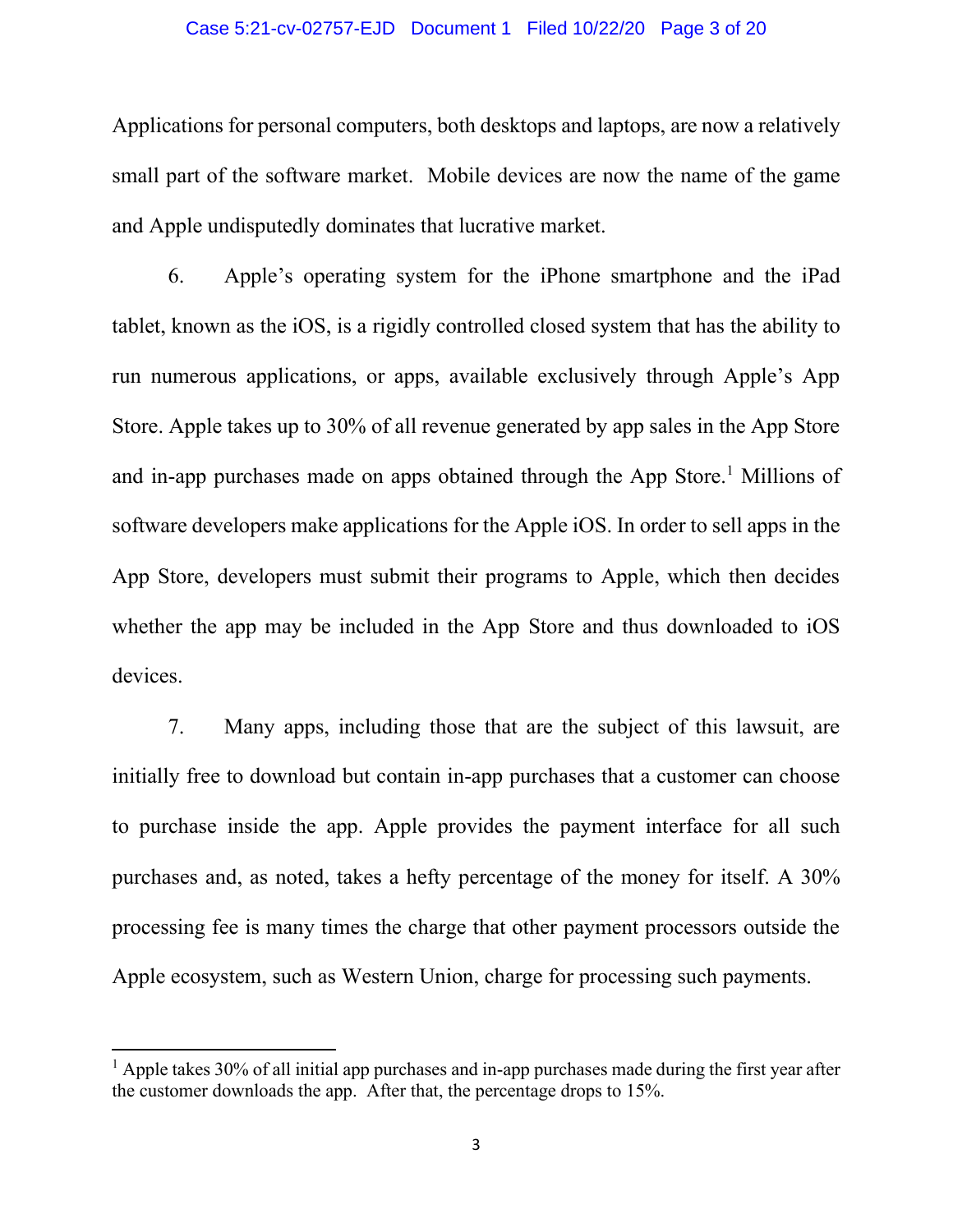#### Case 5:21-cv-02757-EJD Document 1 Filed 10/22/20 Page 4 of 20

8. The money charged for in-app purchases is paid to Apple. An Apple customer is required to provide a method of payment, usually a credit or debit card, for all purchases made in the App Store, including in-app purchases. Apple then has a contractual obligation to the software developers to remit a portion of the money Apple receives from the purchases, typically 70%, to the developers. This contractual arrangement is between Apple and the developers who sell products in the App Store. As between Plaintiff and the class members and Apple, however, all in-app and other purchases involve the payment of money *to Apple*, not the developers.

9. This case concerns Apple's profiting from illegal gambling machine games that it sells in its App Store. Apple and its chief mobile device software competitor, Google, both allow customers to purchase games that are no more or no less than casino-style slot machines, casino style table games, and other common gambling games.

10. There are numerous such gambling games that Apple makes available in the App Store, and there is very little variation on how they work. When a customer downloads the game and opens it for the first time, the customer has a set number of free starting "coins," for example,  $100,000$  or  $1,000,000$ , to play the slots. The games themselves work precisely like a casino slot machine or other games in Las Vegas. In addition to slots, customers can play blackjack, roulette, poker, keno,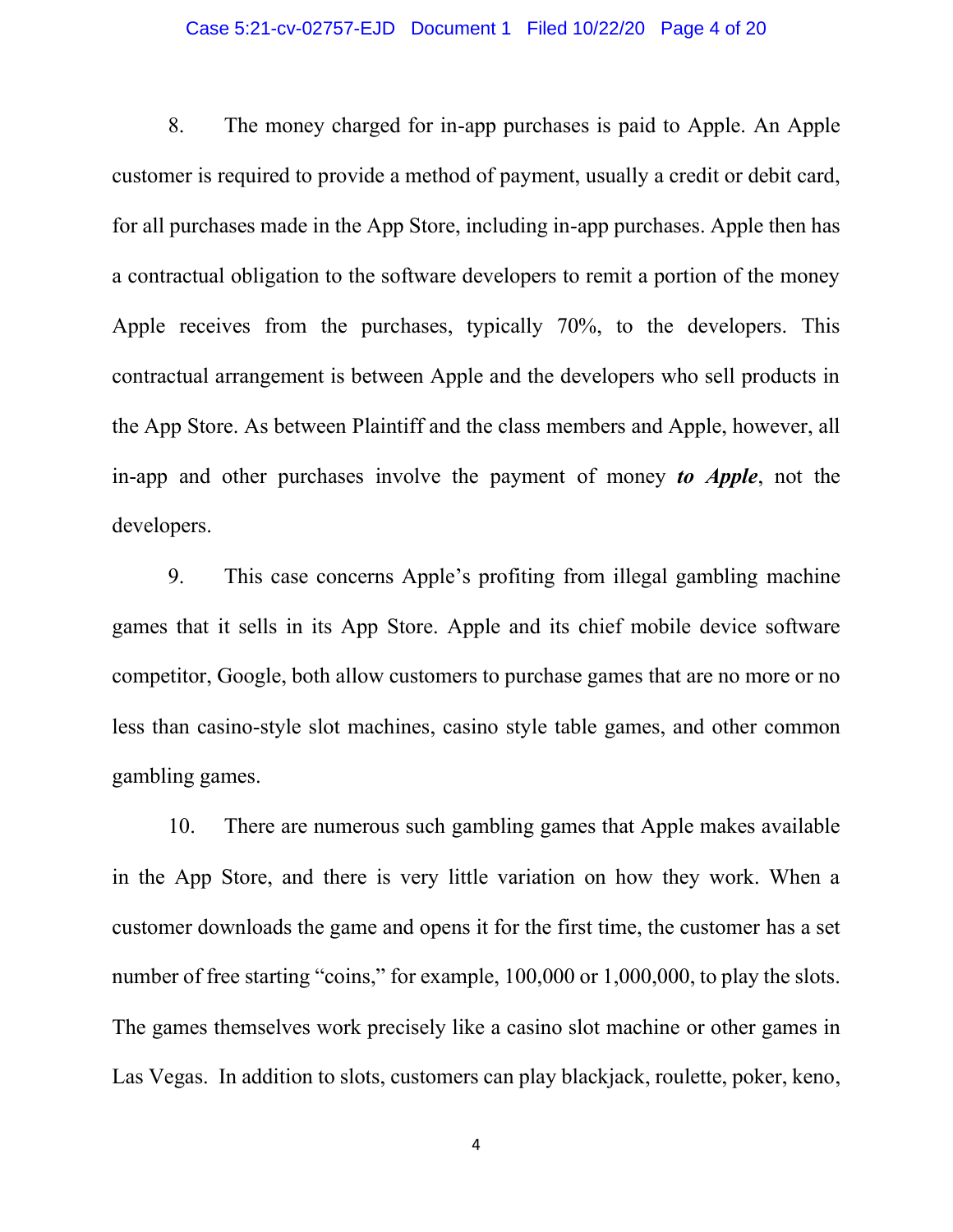bingo, and other card and gambling games. A loss results in a loss of "coins," but the customer has the chance to win more coins. Eventually a customer runs out of coins, and is prompted to use real money to buy more coins for the opportunity to keep playing the game. Hundreds of these games exist. The following table contains the 200 most popular games.

|                |                                             |     | Lucky Play Casino Slots         |
|----------------|---------------------------------------------|-----|---------------------------------|
| 1              | Slotomania™ Vegas Casino Slots              | 101 | Games                           |
|                |                                             |     | Vegas Downtown Slots &          |
| $\overline{2}$ | Jackpot Party - Casino Slots                | 102 | Words                           |
|                |                                             |     | Slots-Fortune 777 Classic       |
| 3 <sup>1</sup> | DoubleDown <sup>™</sup> - Casino Slots Game | 103 | Slot                            |
|                | Playtika Santa Monica, LLCBingo Blitz™      |     | Gambino Slots Wheel of          |
| $\overline{4}$ | - Bingo Games                               | 104 | Fortune                         |
|                |                                             |     | mychoice casino jackpot         |
| 5 <sup>1</sup> | Cashman Casino Las Vegas Slots              | 105 | slots                           |
| 6              | Cash Frenzy <sup>™</sup> - Slots Casino     | 106 | FoxwoodsONLINE                  |
| $\overline{7}$ | World Series of Poker - WSOP                | 107 | Gold Fortune Casino             |
|                |                                             |     | <b>GSN Grand Casino: Slots</b>  |
| 8              | Heart of Vegas Slots-Casino                 | 108 | Games                           |
|                |                                             |     | Take5 Casino - Slot             |
| 9 <sup>1</sup> | POP! Slots <sup>TM</sup> Live Vegas Casino  | 109 | Machines                        |
| 10             | House of Fun <sup>TM</sup> - Casino Slots   | 110 | Bid Wars: Pawn Empire           |
|                |                                             |     | <b>Slots Master-Vegas</b>       |
| 11             | Lightning Link Slots-Casino                 | 111 | Casino Game                     |
| 12             | Big Fish Casino: Slots & Games              | 112 | Slots of Vegas                  |
|                |                                             |     | Slingo Arcade - Bingo &         |
| 13             | DoubleU Casino: Vegas Slots                 | 113 | <b>Slots</b>                    |
|                |                                             |     | PokerStars Play - Texas         |
| 14             | Huuuge Casino Slots Vegas 777               | 114 | Holdem                          |
|                |                                             |     | <b>Blazing 7s Casino: Slots</b> |
| 15             | VEGAS Slots – Casino Slots                  | 115 | Games                           |
|                |                                             |     | <b>Mystic Slots: Fun Casino</b> |
|                | 16   Caesars® Casino: Vegas Slots           | 116 | Games                           |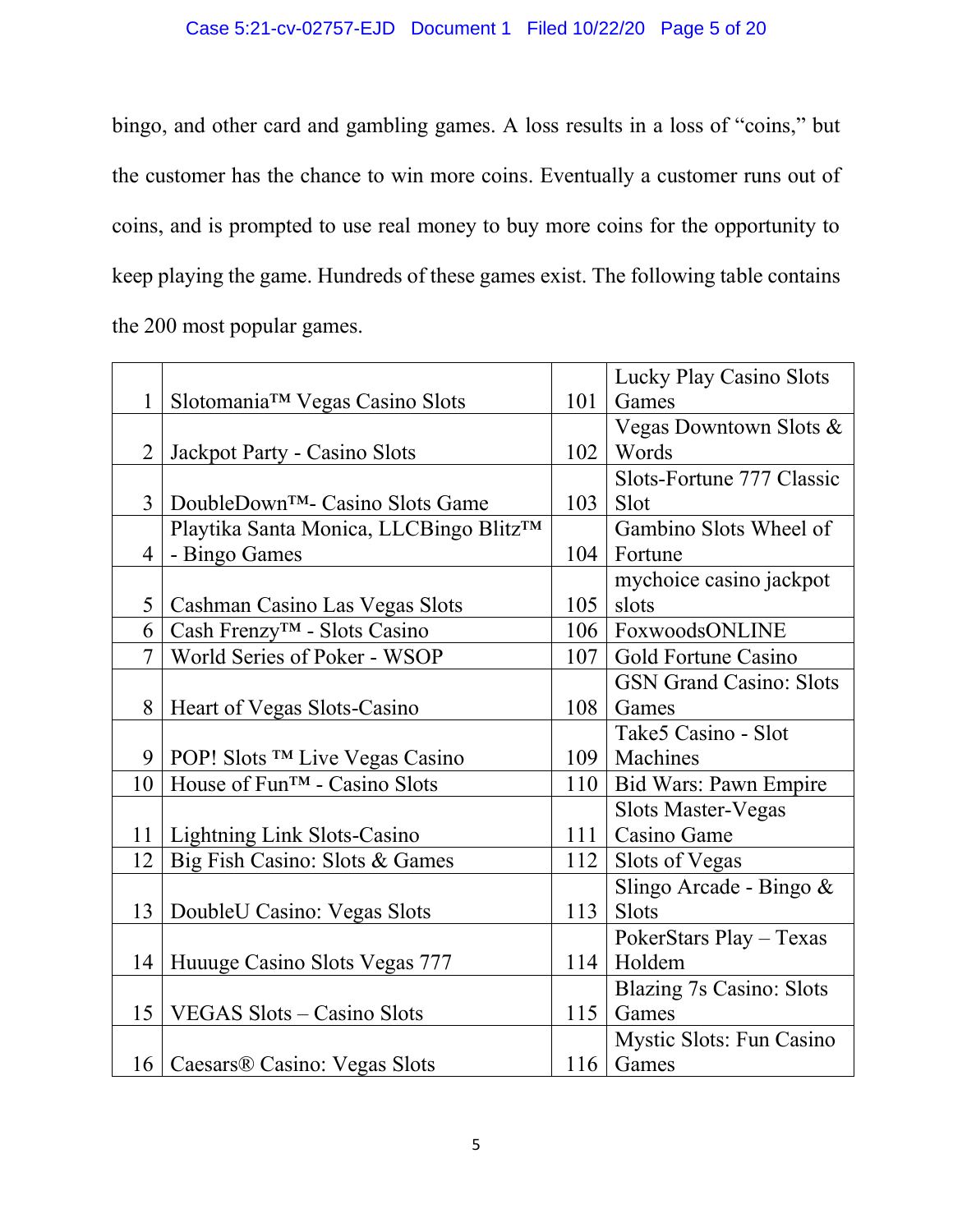|    |                                           |     | Lucky City <sup>™</sup> - 3D Slot |
|----|-------------------------------------------|-----|-----------------------------------|
| 17 | Jackpot Magic Slots <sup>™</sup> & Casino | 117 | Machine                           |
|    |                                           |     | Governor of Poker 3 -             |
| 18 | Lotsa Slots: Casino SLOTS                 | 118 | Friends                           |
|    |                                           |     | Casino Roulette:                  |
| 19 | Hit it Rich! Lucky Vegas Slot             | 119 | Roulettist                        |
| 20 | my KONAMI - Real Vegas Slots              | 120 | Seminole Social Casino            |
| 21 | <b>Bingo Party! Lucky Bingo Games</b>     | 121 | Blackjack·                        |
| 22 | Zynga Poker - Texas Holdem                | 122 | Tap Poker Social                  |
|    |                                           |     | <b>Slots-Heart of Diamonds</b>    |
| 23 | Wizard of Oz: Casino Slots                | 123 | Casino                            |
|    |                                           |     | Triple Win Slots-Vegas            |
| 24 | Quick Hit Slots - Casino Games            | 124 | Casino                            |
|    |                                           |     | Texas Holdem - Scatter            |
| 25 | Jackpot Mania™ - DAFU Casino              |     | $125$ Poker                       |
| 26 | Game of Thrones Slots Casino              |     | 126   MONOPOLY Bingo!             |
| 27 | Gold Fish Casino Slots Games              | 127 | San Manuel Slots                  |
| 28 | Cash Tornado Slots - Casino               | 128 | Wheel of Fortune Slots            |
|    |                                           |     | <b>Ultimate Slots: Casino</b>     |
| 29 | Scatter Slots - Vegas Casino              | 129 | <b>Slots</b>                      |
|    |                                           |     | <b>Lucky Slots: Vegas</b>         |
| 30 | <b>Billionaire Casino Slots 777</b>       | 130 | Casino                            |
|    |                                           |     | Stardust Casino™ Slots -          |
| 31 | Double Win Slots Casino Game              | 131 | Vegas                             |
|    |                                           |     | Slots of Vegas - Slot             |
| 32 | Texas Hold'em Poker: Pokerist             | 132 | Machine                           |
| 33 | Bingo Journey - Classic Bingo             | 133 | Xtreme Slots                      |
|    |                                           |     | Video Poker Deluxe                |
| 34 | Bingo Bash: Online Bingo Games            | 134 | Casino                            |
|    |                                           |     | Win Vegas Slots Casino:           |
| 35 | <b>Bingo Story Live Bingo Games</b>       | 135 | Nascar                            |
|    |                                           |     | <b>Bid Wars: Storage</b>          |
| 36 | Willy Wonka Slots Vegas Casino            | 136 | Auctions                          |
| 37 | Poker Face - Live Texas Holdem            | 137 | Coin Trip                         |
|    |                                           |     | Royal Slot Machine                |
| 38 | <b>Classic Casino Slots Games</b>         | 138 | Games                             |
|    |                                           |     | World Poker Tour -                |
| 39 | <b>GSN Casino: Slot Machine Games</b>     | 139 | PlayWPT                           |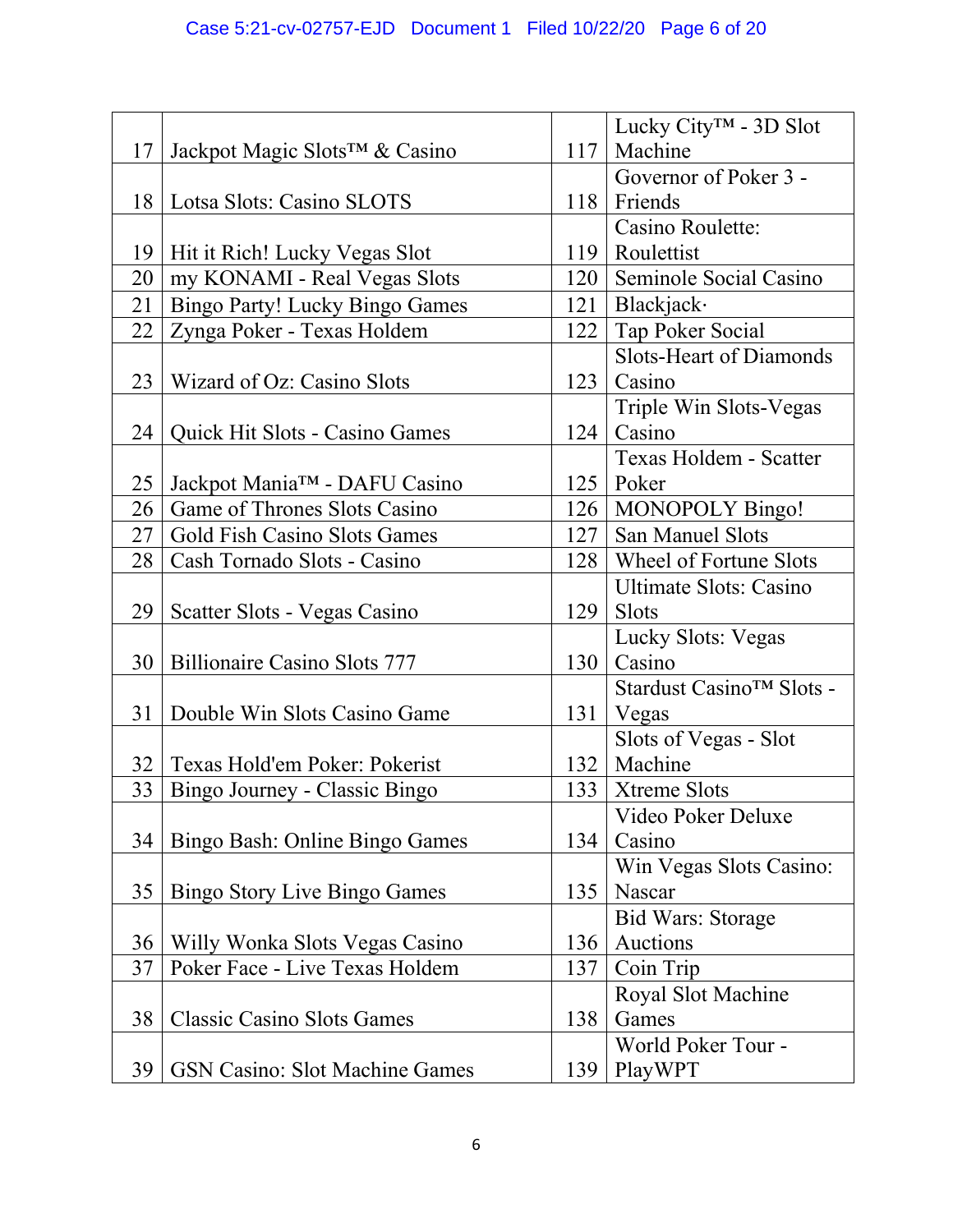|    |                                         |                  | Absolute Bingo! Play Fun        |
|----|-----------------------------------------|------------------|---------------------------------|
| 40 |                                         | 140              | Games                           |
|    | Bingo Pop - Bingo Games                 |                  |                                 |
|    |                                         |                  | Bingo Holiday - BINGO<br>Games  |
| 41 | 88 Fortunes Slots Casino Games          | 141              |                                 |
|    |                                         |                  | Vegas Slots - Slot              |
| 42 | <b>MONOPOLY Slots - Casino Games</b>    | 142              | Machines!                       |
| 43 | <b>Vegas Live Slots Casino</b>          | 143              | Solitaire                       |
| 44 | Ignite Classic Slots                    |                  | 144   Video Poker Games         |
| 45 | Hot Shot Casino - Slots Games           | 145              | $S$ lots <sup>TM</sup>          |
|    |                                         |                  | Sanh Rong - Game danh           |
| 46 | Wynn Slots - Las Vegas Casino           | 146              | bai                             |
|    |                                         |                  | Slot Bonanza- 777 Vegas         |
| 47 | Wild Classic Slots <sup>TM</sup> Casino | 147              | casino                          |
|    |                                         |                  | HighRoller Vegas: Casino        |
| 48 | Slots - Classic Vegas Casino            | 148              | <b>Slots</b>                    |
|    |                                         |                  | Video Poker by Ruby             |
| 49 | Slot Machines 777 - Slots Era           | 149              | Seven                           |
|    |                                         |                  | Slots Craze: Casino             |
| 50 | Club Vegas Slots: Casino 777            | 150 <sup>1</sup> | Games 2020                      |
|    |                                         |                  | VIP Poker - Texas               |
| 51 | Blackjack 21: Blackjackist              | 151              | Holdem                          |
|    |                                         |                  | Cash Dozer: Lucky Coin          |
| 52 | Tycoon Casino™ - Vegas Slots            | 152              | Pusher                          |
|    |                                         |                  | <b>VIP Deluxe Slot Machine</b>  |
| 53 | Double Hit Casino: Vegas Slots          | 153              | Games                           |
|    |                                         |                  | Vegas Slots: Deluxe             |
| 54 | Bingo Showdown -> Bingo Live!           | 154              | Casino                          |
|    |                                         |                  | Casino Frenzy-Fantastic         |
| 55 | Rock N' Cash Casino Slots               | 155              | <b>Slots</b>                    |
|    |                                         |                  | Video Poker - Classic           |
| 56 | Winning Slots Las Vegas Casino          | 156              | Games                           |
|    |                                         |                  | Epic Diamond Slots:             |
| 57 | Cash Mania - Casino Slots               | 157              | Casino Fun                      |
|    |                                         |                  | Ellen's Road to Riches          |
| 58 | Slots GoldenHoYeah-Casino Slot          | 158              | <b>Slots</b>                    |
| 59 | Huge Win! Classic Slots Game            | 159              | <b>Empire City Casino Slots</b> |
|    |                                         |                  |                                 |
| 60 | Slots DoubleDown Fort Knox              | 160              | Diamond Sky: Slots &            |
|    |                                         |                  | Lottery                         |
| 61 | Casino Games - Infinity Slots           | 161              | Poker Night in America          |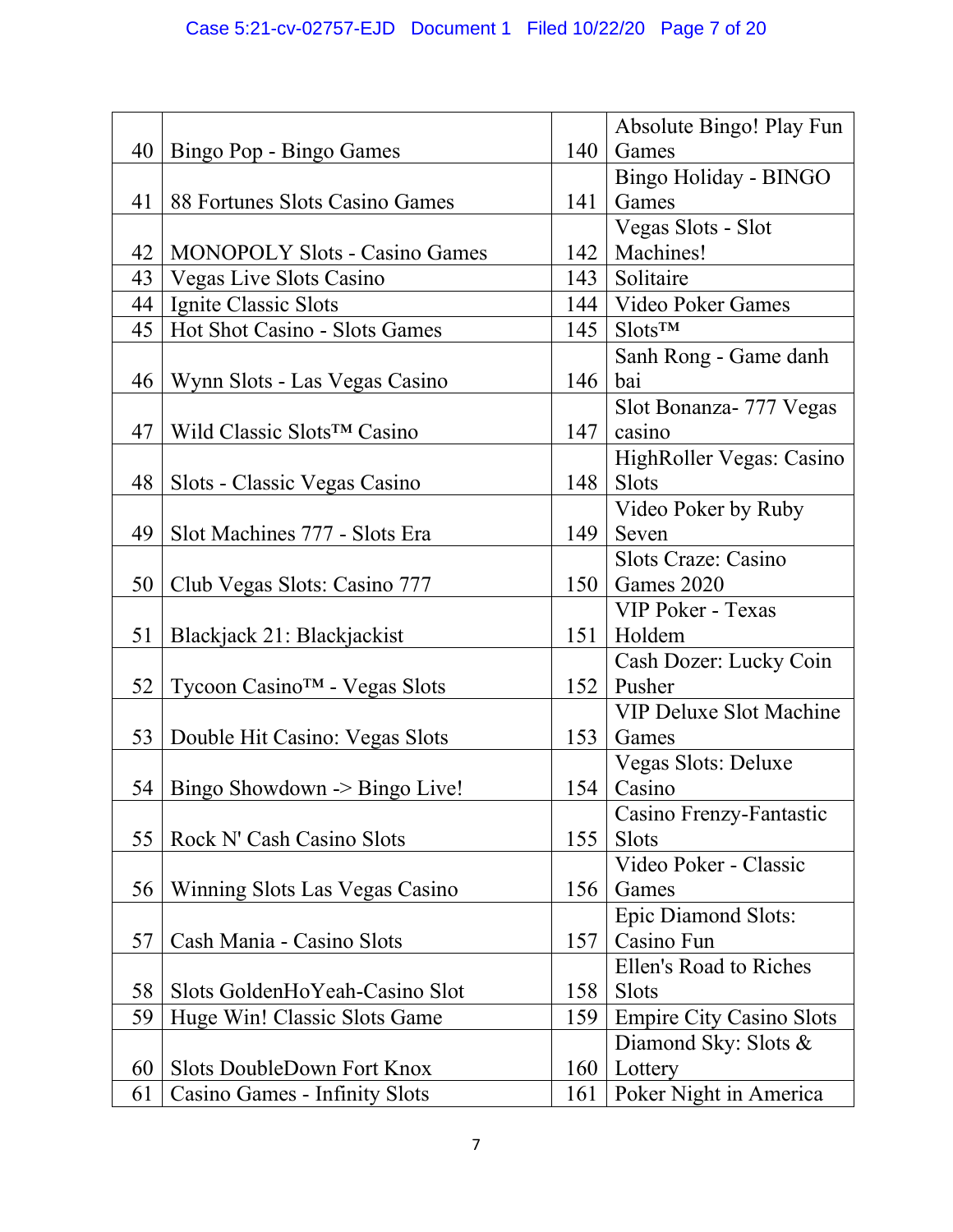| 62 | Backgammon - Lord of the Board        | 162 | Slots - Pharaoh's Way         |
|----|---------------------------------------|-----|-------------------------------|
|    |                                       |     | <b>HOLD'EM OR</b>             |
| 63 | Double Rich ! Vegas Casino Slots      | 163 | <b>FOLD'EM</b>                |
| 64 | Pokerrrr 2- Holdem, OFC, Omaha        | 164 | Slingo Adventure              |
|    |                                       |     | Dragon King Fishing           |
| 65 | Poker Heat: Texas Holdem Poker        | 165 | Online                        |
|    |                                       |     | Baba Wild Slots - Vegas       |
| 66 | Golden Casino - Vegas Slots           | 166 | Casino                        |
|    |                                       |     | Royal Slots: Slot Machine     |
| 67 | Blackjack 21 - HOB                    | 167 | Games                         |
|    |                                       |     | Praia Bingo - Bingo           |
| 68 | High 5 Casino: Home of Slots          | 168 | Games                         |
| 69 | Show Me Vegas Slots Casino App        | 169 | <b>Bingo Infinity</b>         |
| 70 | Texas Poker: Pokerist Pro             |     | 170   Vegas Craps by Pokerist |
| 71 | Texas Holdem Poker                    | 171 | Real Casino Slots             |
|    |                                       |     | <b>Bonus of Vegas Slots</b>   |
| 72 | <b>Billion Cash Slots-Casino Game</b> |     | $172$ Casino                  |
| 73 | Multi-Strike Poker™                   | 173 | Hit 7 Casino: Vegas Slots     |
|    |                                       |     | Real Slots   Best Bet         |
| 74 | Vegas Slots - 7 Heart Casino          | 174 | Casino <sup>TM</sup>          |
|    |                                       |     | Fantasy Springs Slots         |
| 75 | DoubleDown Classic Slots              | 175 | Casino                        |
| 76 | Coin Dozer                            | 176 | Live Play Bingo               |
| 77 | Mega Hit Poker: Texas Holdem          | 177 | Blackjack                     |
| 78 | Hard Rock Social Casino               | 178 | Teen Patti by Octro           |
|    |                                       |     | SpinToWin Slots &             |
|    | 79   Bingo !                          | 179 | Sweepstakes                   |
|    |                                       |     | Teen Patti Gold, Poker &      |
| 80 | Viva Slots Vegas Slot Machines        | 180 | Rummy                         |
| 81 | Bingo Frenzy: BINGO Cooking!          | 181 | <b>Texas Poker</b>            |
|    |                                       |     | Hard Rock Blackjack &         |
| 82 | Slots Casino - Jackpot Mania          | 182 | Casino                        |
| 83 | Slots Casino: Vegas Slot Games        | 183 | <b>Vegas Nights Slots</b>     |
|    |                                       |     | Lucky North Casino Slot       |
| 84 | Slots Games: Hot Vegas Casino         | 184 | Games                         |
| 85 | Magic Vegas Casino                    | 185 | Bingo! <sup>TM</sup>          |
| 86 | Vegas Casino Slots - Mega Win         | 186 | HD Poker: Texas Holdem        |
|    |                                       |     | Cashmania Slots: Slot         |
| 87 | <b>SLOTS</b> - Black Diamond Casino   | 187 | Games                         |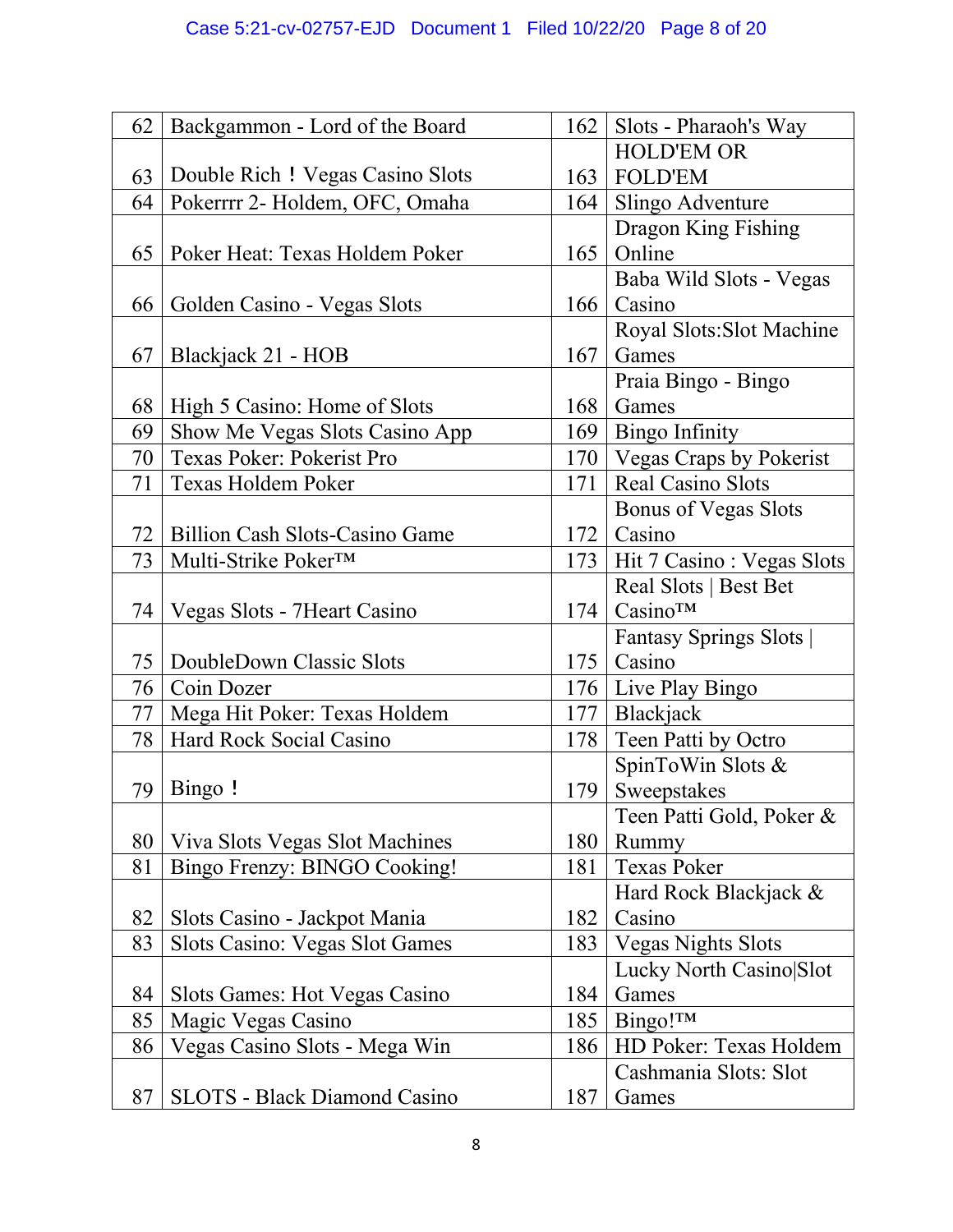|     |                                              |     | Blackjack 21-World         |
|-----|----------------------------------------------|-----|----------------------------|
| 88  | Backgammon Live <sup>™</sup> Board Game      | 188 | Tournament                 |
|     |                                              |     | Blackjack 21: Live         |
| 89  | The Walking Dead Casino Slots                | 189 | Casino game                |
|     |                                              |     | <b>Super Jackpot Slots</b> |
| 90  | Jackpotjoy Slots: Vegas Casino               | 190 | Casino                     |
| 91  | Old Vegas Classic Slots Casino               | 191 | Keno 4 Multi Card          |
| 92  | FaFaFa <sup>TM</sup> Gold Slots Casino       | 192 | <b>Binion's Casino</b>     |
| 93  | Lucky Time Slots <sup>™</sup> Vegas Casino   | 193 | <b>Lottery Scratchers</b>  |
|     |                                              |     | Fishing Casino - Ocean     |
| 94  | Video Poker Classic - 39 Games               | 194 | King                       |
|     |                                              |     | Bingo PartyLand:           |
| 95  | <b>Stars Casino Slots</b>                    | 195 | BINGO! & Spin              |
| 96  | Clubillion <sup>TM</sup> : casino slots game | 196 | GamePoint Bingo            |
|     |                                              |     | <b>American Scratchers</b> |
| 97  | <b>Lucky Lottery Scratchers</b>              | 197 | Lottery                    |
| 98  | Bingo Drive: Play & Win Online               | 198 | Ever Rich Slots            |
| 99  | Abradoodle Bingo: Fun Bingo!                 | 199 | Keno Bonus Play            |
|     |                                              |     | Spider Solitaire: Card     |
| 100 | Cash Fever Slots <sup>™</sup> -Vegas Casino  | 200 | Game                       |

11. Plaintiff Vickie Payton downloaded and played two of these casinostyle gambling games from the Apple App. Store. Prior to April 27, 2018 she downloaded Scatter Slotts and Classic Casino Slot Games. On or about that date, she began purchasing coins through the app so she could continue to play for a chance to win free coins that would enable her to enjoy the games for a longer period of time. In the six months prior to the filing of this complaint, she paid \$15.94 to Apple for the privilege of continuing to play the illegal gambling games.

12. A customer such as plaintiff does not have the ability to collect actual cash as a result of "winning" games, but he does have the ability to win and therefore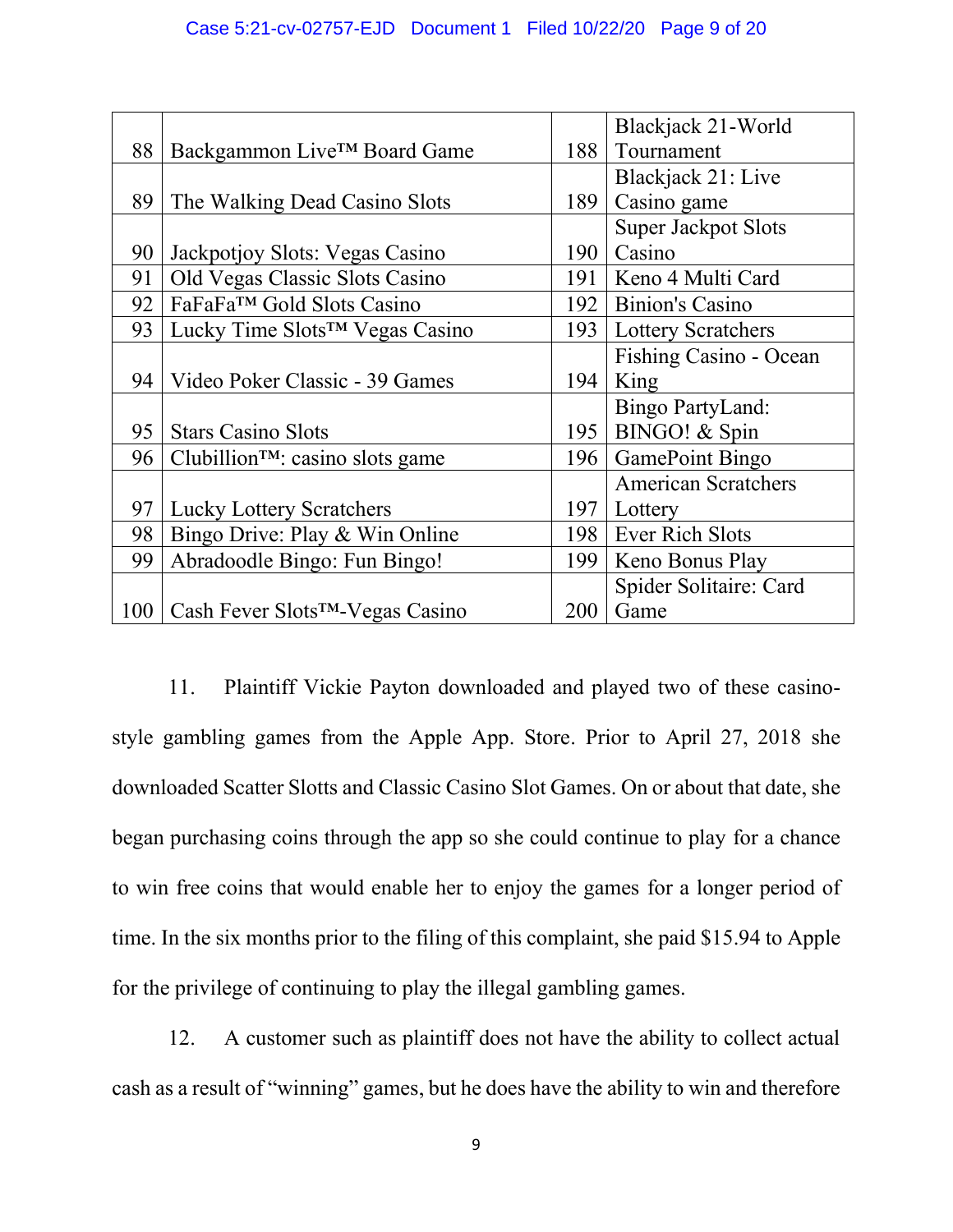acquire more playing time. Georgia's gambling statutes and the case law interpreting them make it clear that paying money in a game for a chance to win more playing time constitutes illegal gambling. In Section 16-12-20, the definition of "gambling device" includes "[a]ny contrivance which for a consideration affords the player an opportunity to obtain money *or other thing of value*, the award of which is determined by chance even though accompanied by some skill, whether or not the prize is automatically paid by contrivance." O.C.G.A.  $\S$  16-12-20. While the Georgia statutes exempt some games that require the application of skill, the Georgia Supreme Court explained in 2002 that games that simulate lot machines and casino card games are illegal without a cash payout. See O.C.G.A. §§ 16-12-20; 16-12-35; see also State v. Old South Amusements, Inc., 564 S.E. 2d 710, 711 (Ga. 2002) (noting that slot and video poker machines "are unlawful even if they are played purely for amusement purposes.´) Such games violate Georgia law; where a patron pays money to participate in them, he or she may recover that money under O.C.G.A.  $§$  13-8-3.

13. Apple is not some minor or incidental participant in these illegal gambling games. It is the principal promoter and facilitator of the illegal activity. Apple maintains dictatorial control over what apps can be downloaded from the App Store, and the payment method to purchase in-app items. As the maker of the Fortnite game alleged in a recent antitrust injunction lawsuit against Apple: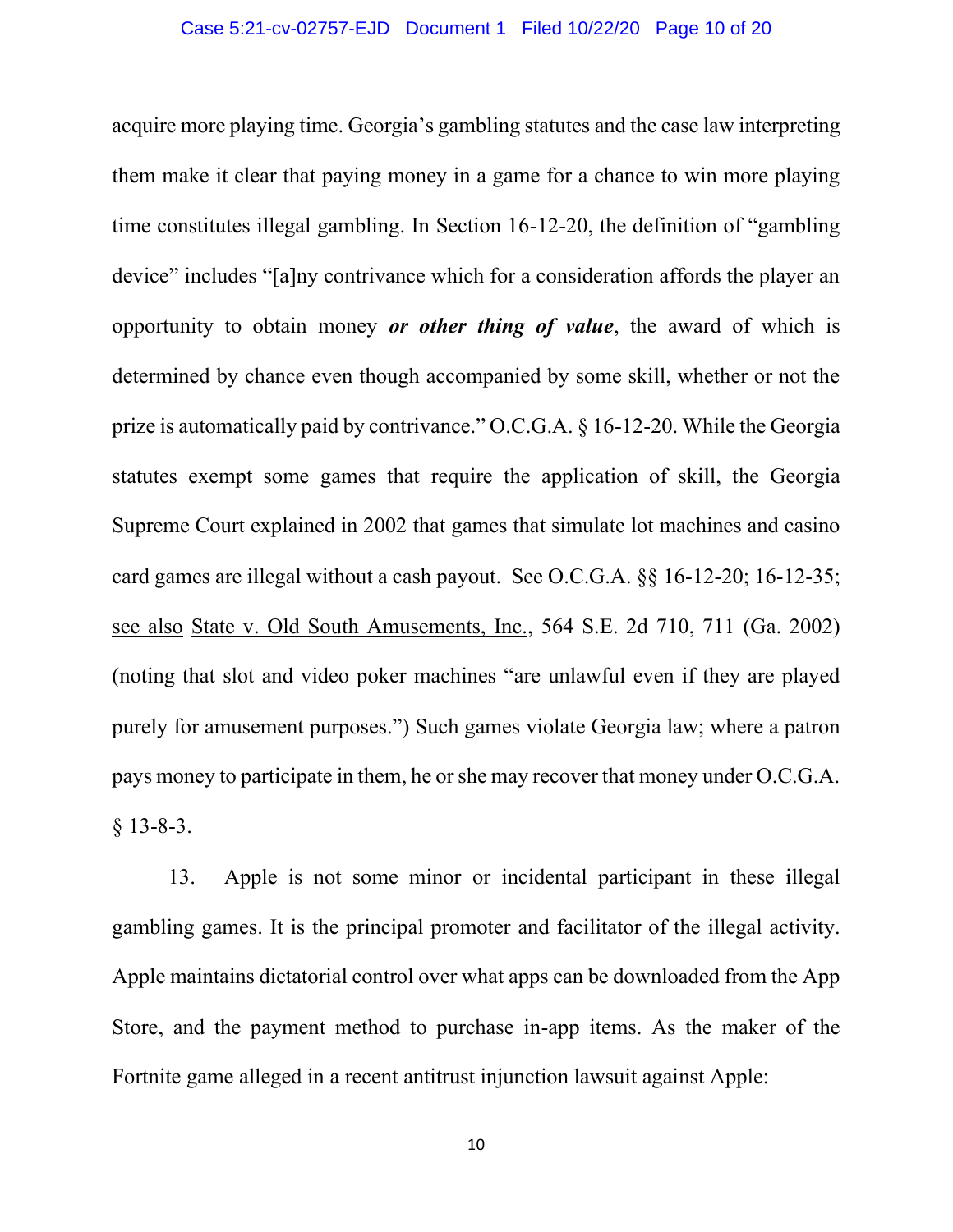Apple also imposes unreasonable restraints and unlawfully maintains a total monopoly in the iOS In-App Payment Processing Market. Among the oppressive terms that app developers have to accept, Apple coerces all app developers who wish to use its App Store—the only means with which to distribute apps to iOS users—to use exclusively Apple's own payment processing platform for all in-app purchases of in-app content.

Complaint for Injunctive Relief, Epic Games v. Apple, Inc., in the United States District Court for the Northern District of California, August 13, 2020 ¶ 10 (copy attached as **Exhibit A**). As noted, Apple uses its unfettered control over apps played on iOS to extract a hefty 30% tax on all purchases made to buy apps or in-app content such as "coins" to gamble with.

14. Apple has the ability, which it has employed on other apps, to georestrict games so that they can only be played in certain states. In fact, with cash-out gambling games it regularly restricts those game so that they can only be played in states where that type of gambling is legal. Apple has also restricted gambling games such as the ones made the basis of this lawsuit so that minors cannot download or play them. It has the ability with existing technology it currently uses to prevent the games at issue here from being played in this state.

15. Apple's App Store is not just a venue to buy iOS apps. It is a promotional tool. Apple heavily promotes apps, such as the illegal gambling games that form the basis of this complaint, that promise to bring in revenue. Revenue from the App Store is the reason Apple is the most valuable company on the planet.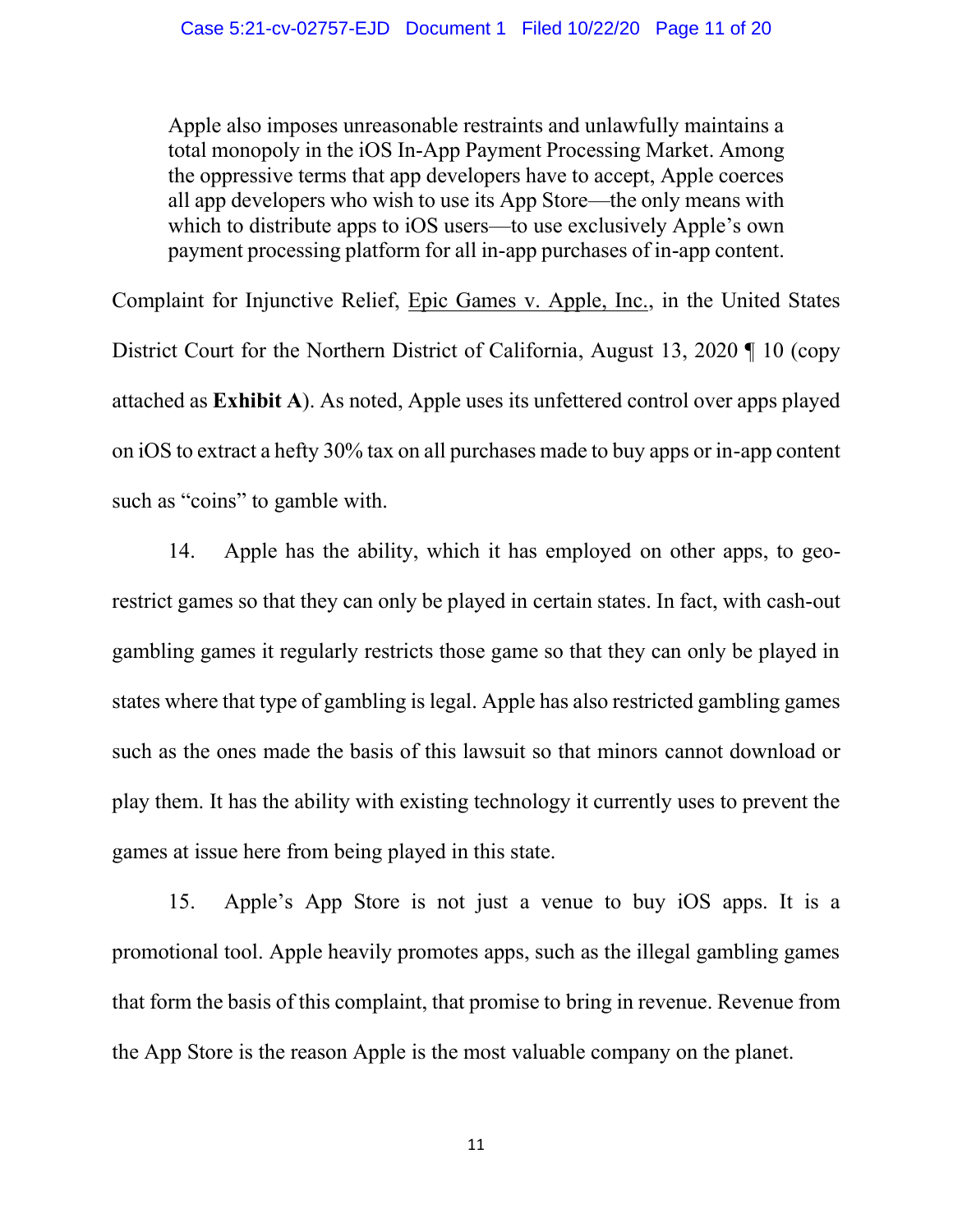16. Thus, Apple enables, permits, promotes, and profits from illegal gambling.

# **GEORGIA LEGAL FRAMEWORK**

17. Georgia has a strong public policy against gambling in this state. The state's strong public policy against gambling includes a statutory right of persons who spend money on gambling to recover their money.

 18. The Georgia criminal laws pertaining to gambling are codified at Sections 16-12-20 through 16-12-35 of the Georgia Code. Section 16-12-20 defines several type of gambling devices that clearly cover the apps at issue:

(2) "Gambling device" means:

- (A) Any contrivance which for a consideration affords the player an opportunity to obtain money or other thing of value the award of which is determined by chance even though accompanied by some skill, whether or not the prize is automatically paid by contrivance;
- (B) Any slot machine or any simulation or variation thereof;
- (C) Any matchup or lineup game machine or device, operated for any consideration, in which two or more numerals, symbols, letters, or icons align in a winning combination on one or more lines vertically, horizontally, diagonally, or otherwise, without assistance by the player. Use of skill stops shall not be considered assistance by the player; or
- (D) Any video game machine or device, operated for any consideration, for the play of poker, blackjack, any other card game, or keno or any simulation or variation of any of the foregoing, including, but not limited to, any game in which numerals, numbers, or any pictures, representations, or symbols are used as an equivalent or substitute for cards in the conduct of such game.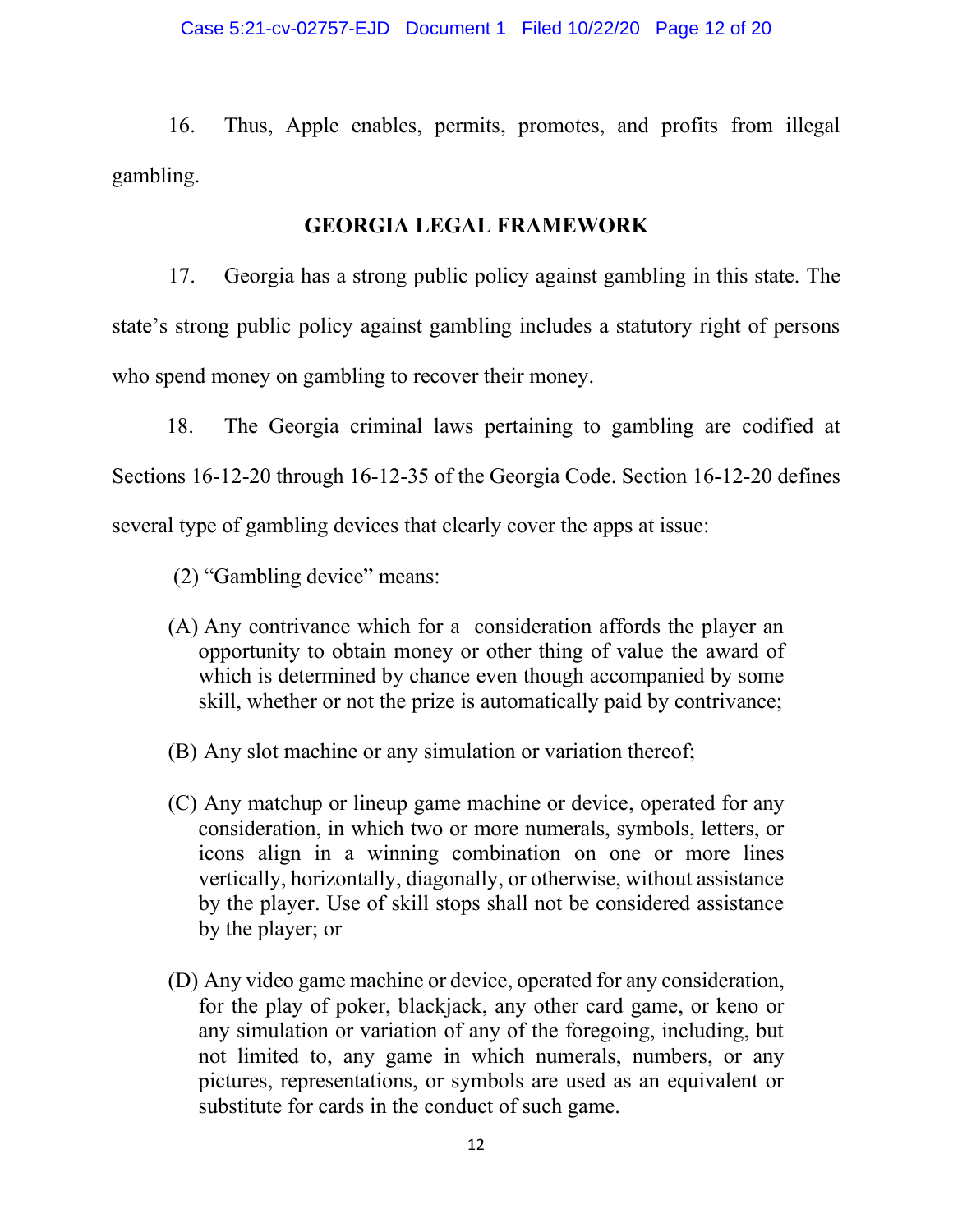Any item described in subparagraph (B), (C), or (D) of this paragraph shall be a prohibited gambling device subject to and prohibited by this part, notwithstanding any inference to the contrary in any other law of this state.

O.C.G.A. § 16-12-20(2)(A-D).

19. Section 16-12-35 contains an exception for some machines, but it

should be noted that, as explicitly stated in Section 16-12-20, this cannot override

the definitions in Section 16-12-20(B-D). Here is the exception:

(b) Nothin in this part shall apply to a coin operated game or device designed and manufactured for bona fide amusement purposes only which may by application of some skill entitle the player to earn replays of the game or device at no additional cost and to discharge the accumulated free replays only by reactivating the game or device for each accumulated free replay or by reactivating the game or device for a portion or all of the accumulated free plays in a single play. This subsection shall not apply, however, to any game or device classified by the United States government as requiring a federal gaming tax stamp under applicable provisions of the Internal Revenue Code *or any item described as a gambling device in subparagraph (B), (C), or (D) of paragraph (2) of Code Section 16-12-20.*

O.C.G.A. § 16-12-35(b). There are multiple reasons why the apps at issue do not fall within the exception of Section 16-12-35(b). First, as phone apps, they are not coin operated in the traditional sense. More fundamentally, as games that simulate slot machines or allow the user to play poker, blackjack, and other casino-type card games, they are "described as a gambling device in subparagraph (B), (C), or (D) of paragraph (2) of Code Section 16-12-20<sup>°</sup> and thus are explicitly *not* covered by Section 16-12-35(b).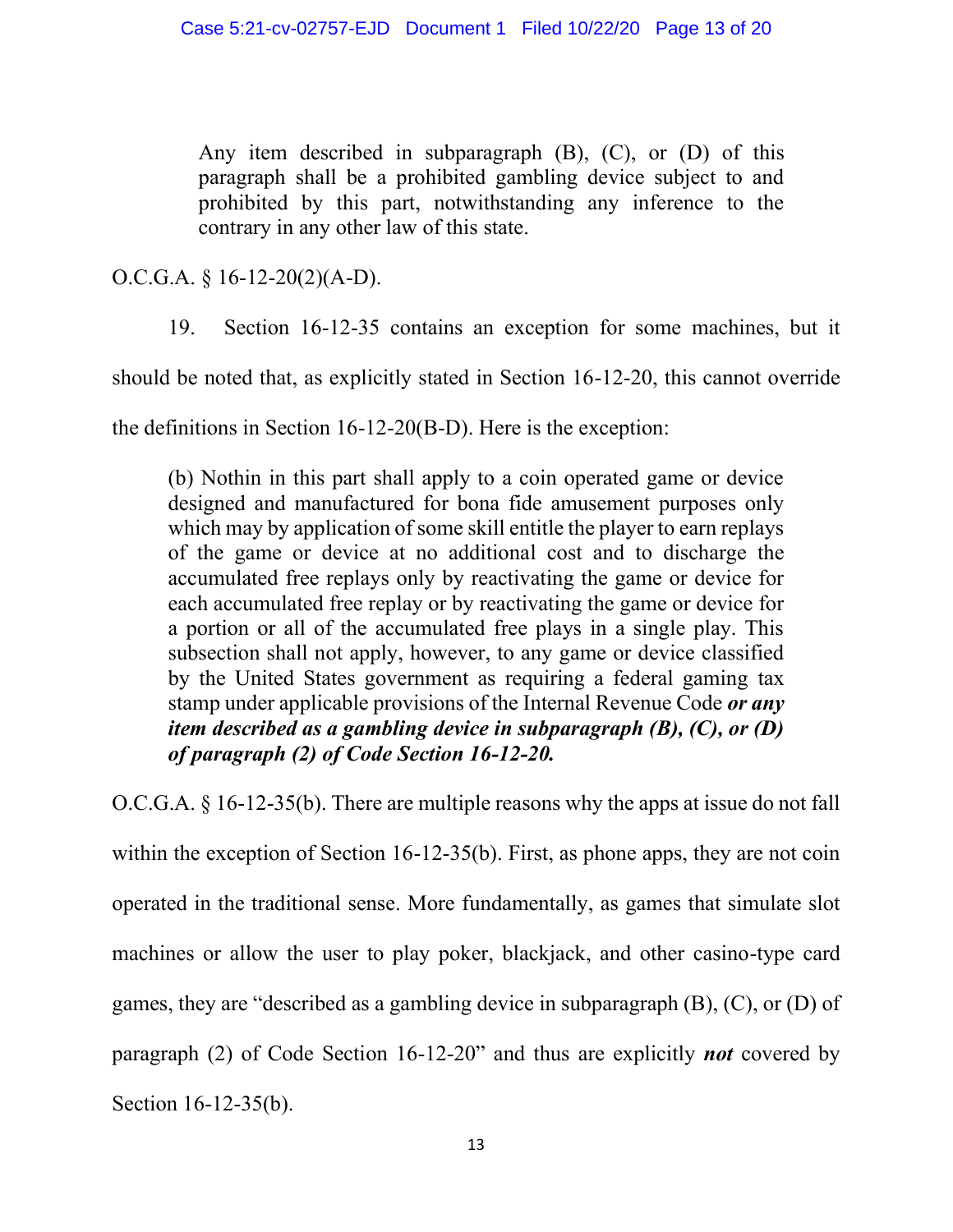#### Case 5:21-cv-02757-EJD Document 1 Filed 10/22/20 Page 14 of 20

20. Georgia law also defines the term "bet." O.C.G.A.  $\S$  16-12-20. "Bet" means an agreement that, dependent upon chance even though accompanied by some skill, one stands to win or lose something of value." O.C.G.A.  $\delta$  16-12-20(1). Whenever a person purchases credits and uses them to play the apps at issue, he or she makes a bet dependent upon chance.

21. Section 16-12-22, prohibiting commercial gambling, states that a person commits that offense, when, *inter alia*, he intentionally "(1) Operates or participates in the earnings of a gambling place; (2) Receives, records, or forwards a bet or offer to bet; (3) For gain, becomes a custodian of anything of value bet or offered to be bet..." Gambling itself is defined in part to include anytime a person "(1) Makes a bet upon the partial or final result of any game or contest or upon the performance of any participant in such game or contest;" or " $(3)$  Plays and bets for money or other thing of value at any game played with cards, dice, or balls." By promoting, receiving the proceeds, approving and profiting from the illegal gambling games, Apple commits the crime of commercial gambling under Georgia law.

22. Georgia provides a statutory civil cause of action to recover money paid and lost due to gambling. Section 13-8-3 of the Georgia code provides:

(a) Gambling contracts are void; and all evidences of debt, except negotiable instruments in the hands of holders in due course or encumbrances or liens on property, executed upon a gambling consideration, are void in the hands of any person.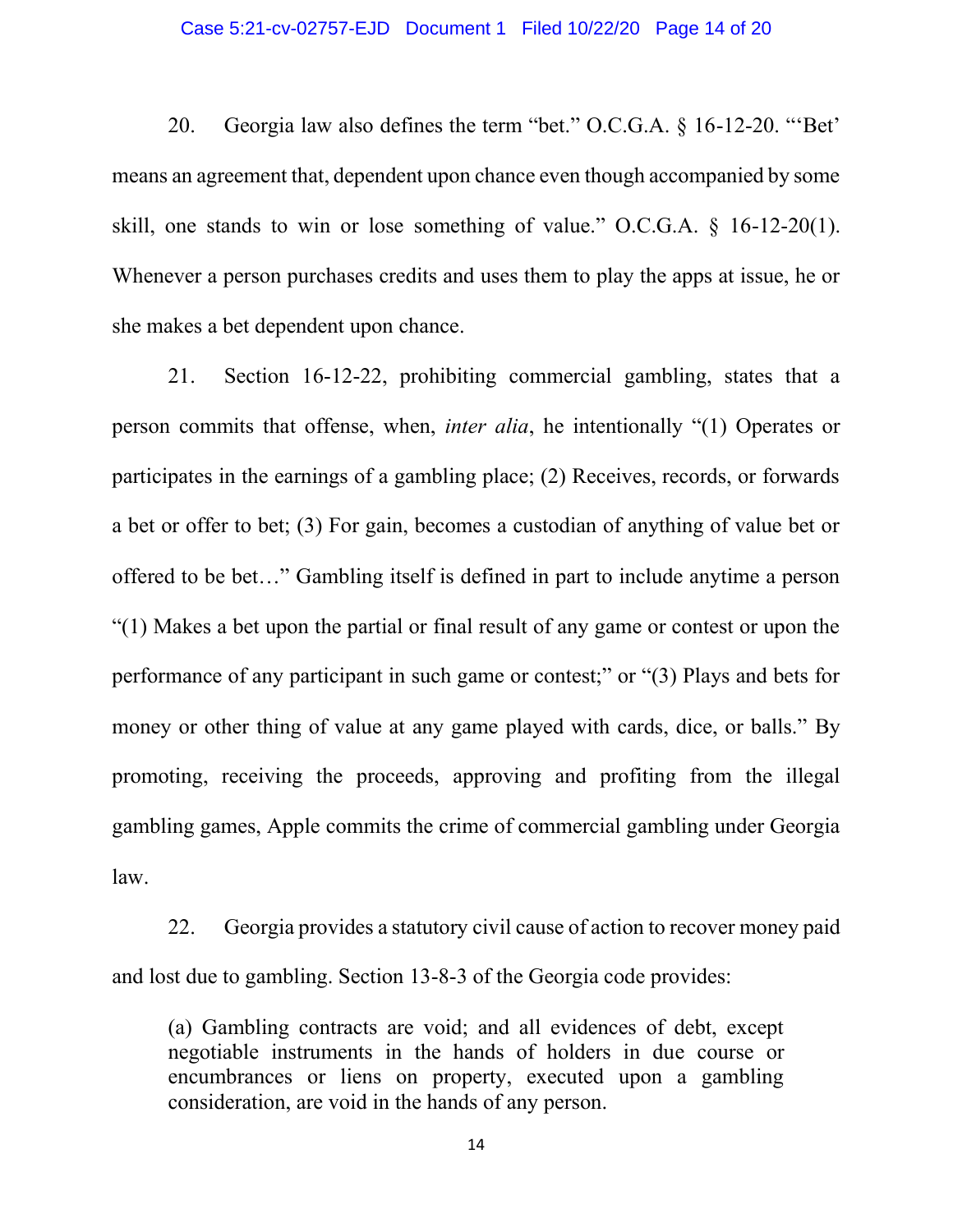(b) Money paid or property delivered upon a gambling consideration may be recovered from the winner by the loser by institution of an action for the same within six months after the loss and, after the expiration of that time, by institution of an action by any person, at any time within four years, for the joint use of himself and the educational fund of the county.

# **CLASS ACTION ALLEGATIONS**

23. Plaintiff seeks to certify and represent a class pursuant to Rule 23(b)(3)

of the Federal Rules of Civil Procedure. The class sought to be certified is:

All Georgia residents who downloaded, played, and paid money for additional coins within games from the Apple App Store that featured slots, roulette, blackjack, poker, keno, craps, and other kinds of casinostyle gambling games, bingo, or simulations thereof, where the player had a chance to win coins or other means to play for additional periods of time, during a period commencing six months before the filing of this complaint and continuing to a date to be set by the Court following certification. All employees of the Court, and plaintiff's counsel and their families are excluded.

24. This class action satisfies the numerosity requirement of Rule  $23(a)(1)$ 

because joinder of all members of the plaintiff class is impracticable. There are thousands of Georgia residents who are members of the class.

25. It also satisfies the commonality requirement of Rule  $23(a)(2)$  because there are central questions of fact and law that are common to the class. Such common questions include, at a minimum, (a) whether these virtually identical gambling games sold through the App Store violate Georgia's prohibition of illegal gambling; (b) whether gambling for additional play-time on a game that simulates a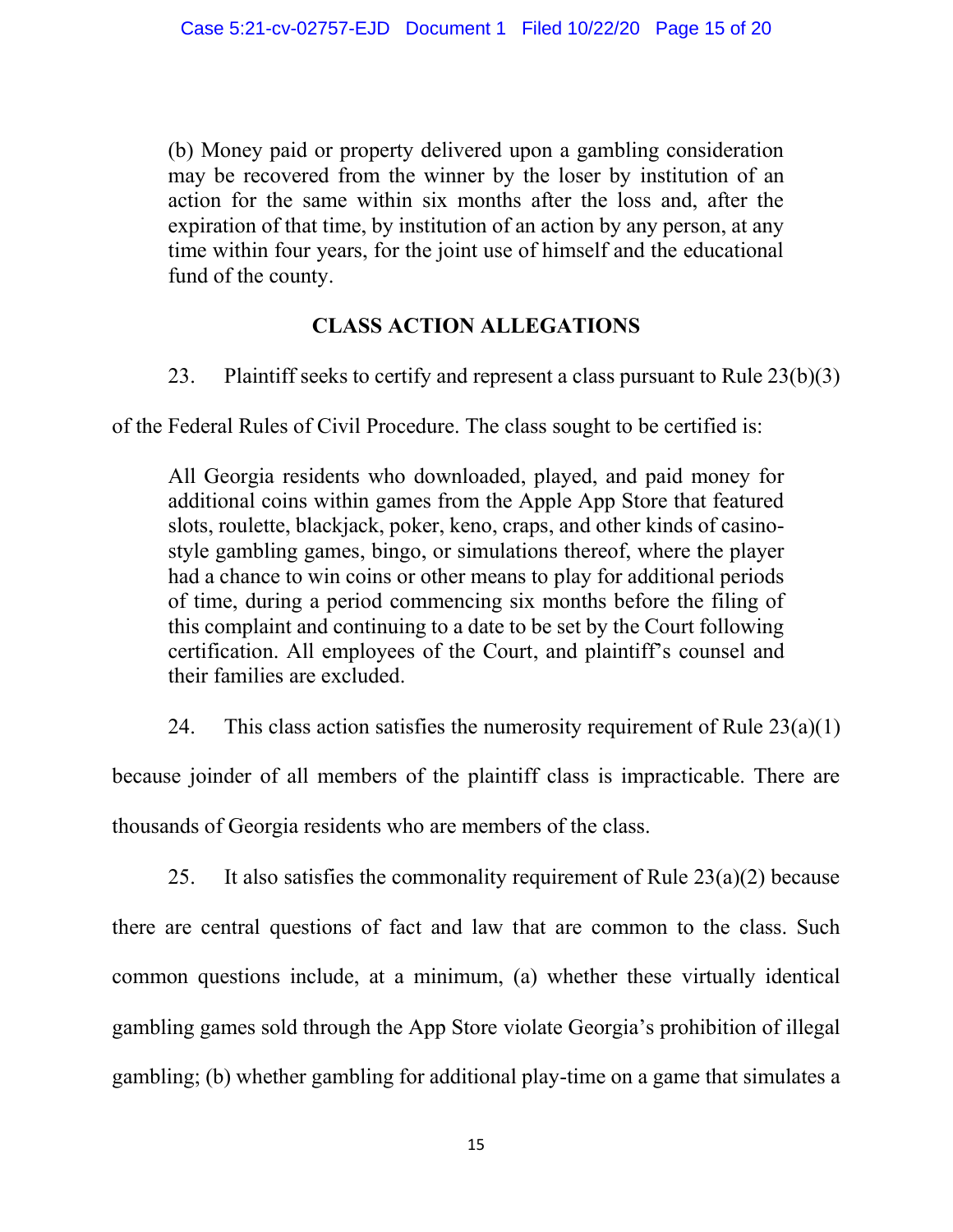#### Case 5:21-cv-02757-EJD Document 1 Filed 10/22/20 Page 16 of 20

slot machine or casino card game is a thing of value under Georgia law; (c) whether Apple committed the offense of commercial gambling through its participation in the sale of in-app purchases through the App Store; and (d) whether plaintiff and the class members are entitled to recover their money pursuant to Section 13-8-3 of the Georgia Code.

26. The proposed class satisfies the typicality requirement of Rule  $23(a)(3)$ because the named plaintiff's claims are typical of the claims of the class members. Both plaintiff and the class members lost money in an effort to win additional playtime on these illegal gambling games.

27. The named plaintiff will fairly and adequately represent the interests of the class pursuant to Rule  $23(a)(4)$ . Plaintiff has no interests that conflict with the interests of the class. Furthermore, Plaintiff has retained competent and experienced counsel with decades of experience litigating class action cases.

28. Plaintiff seeks certification of a class pursuant to Rule  $23(b)(3)$ , which allows class treatment of a claim where:

**(3)** the court finds that the questions of law or fact common to class members predominate over any questions affecting only individual members, and that a class action is superior to other available methods for fairly and efficiently adjudicating the controversy. The matters pertinent to these findings include:

**(A)** the class members' interests in individually controlling the prosecution or defense of separate actions;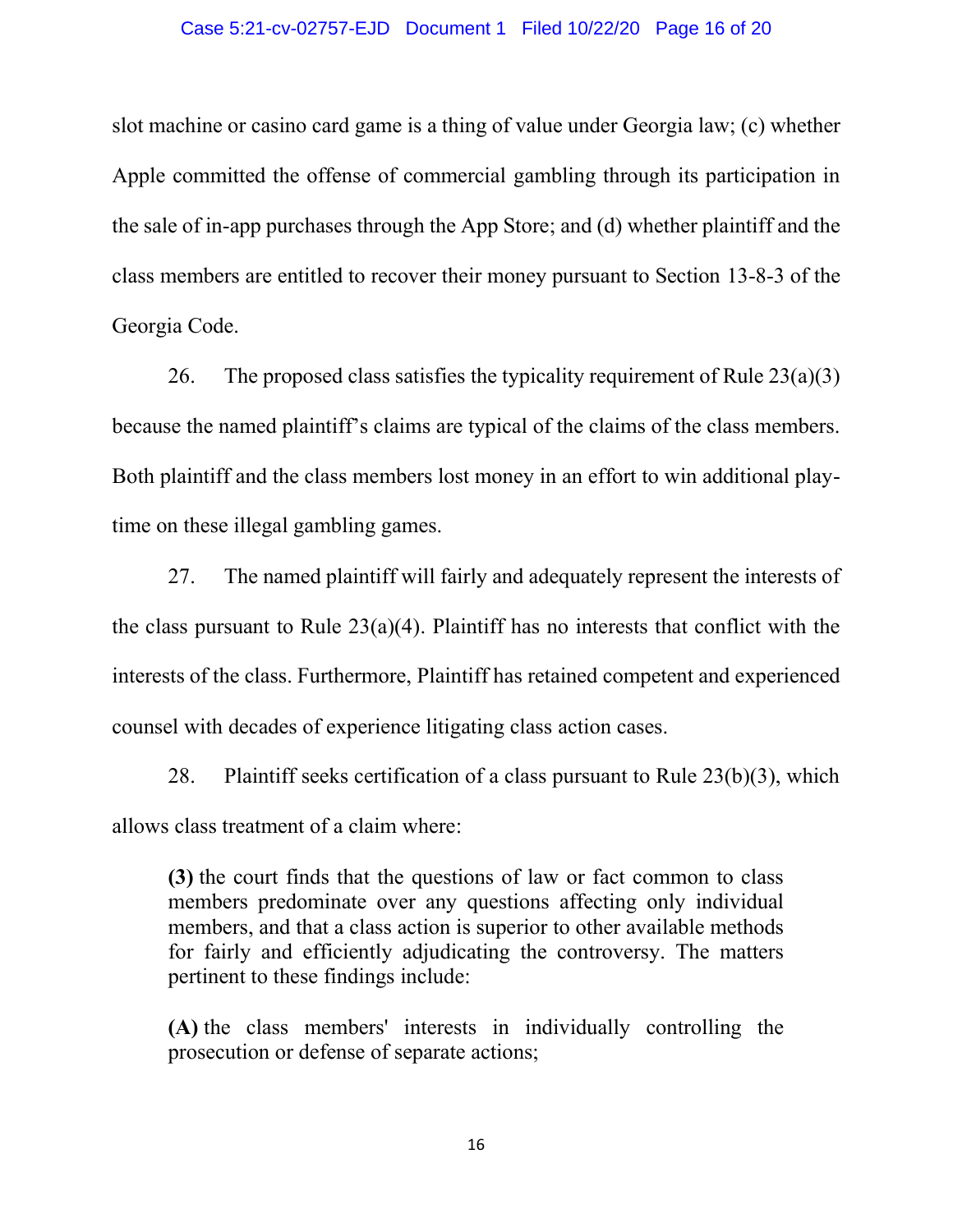**(B)** the extent and nature of any litigation concerning the controversy already begun by or against class members;

**(C)** the desirability or undesirability of concentrating the litigation of the claims in the particular forum; and

**(D)** the likely difficulties in managing a class action.

29. The common questions of law and fact in this case vastly predominate over any individual issues affecting only individual class members. The *only* individual issue presented by these class members is the exact amount of money damages to which each class member is entitled. Such damages issues are routinely held not to predominate over common questions in cases like this. Indeed, the individual damages issues will be quickly and accurately determined by examining Apple's own records.

30. Class treatment is by far superior to individual litigation as a fair and efficient way to adjudicate this controversy. Given the relatively small individual amounts at issue, it unlikely whether there would be any adjudication at all without use of the class device. No individual class member would rationally commence and prosecute a lawsuit where the individual amount in controversy likely would not exceed the filing fees.

31. For this reason, none of the class members have any interest in controlling the prosecution of separate actions.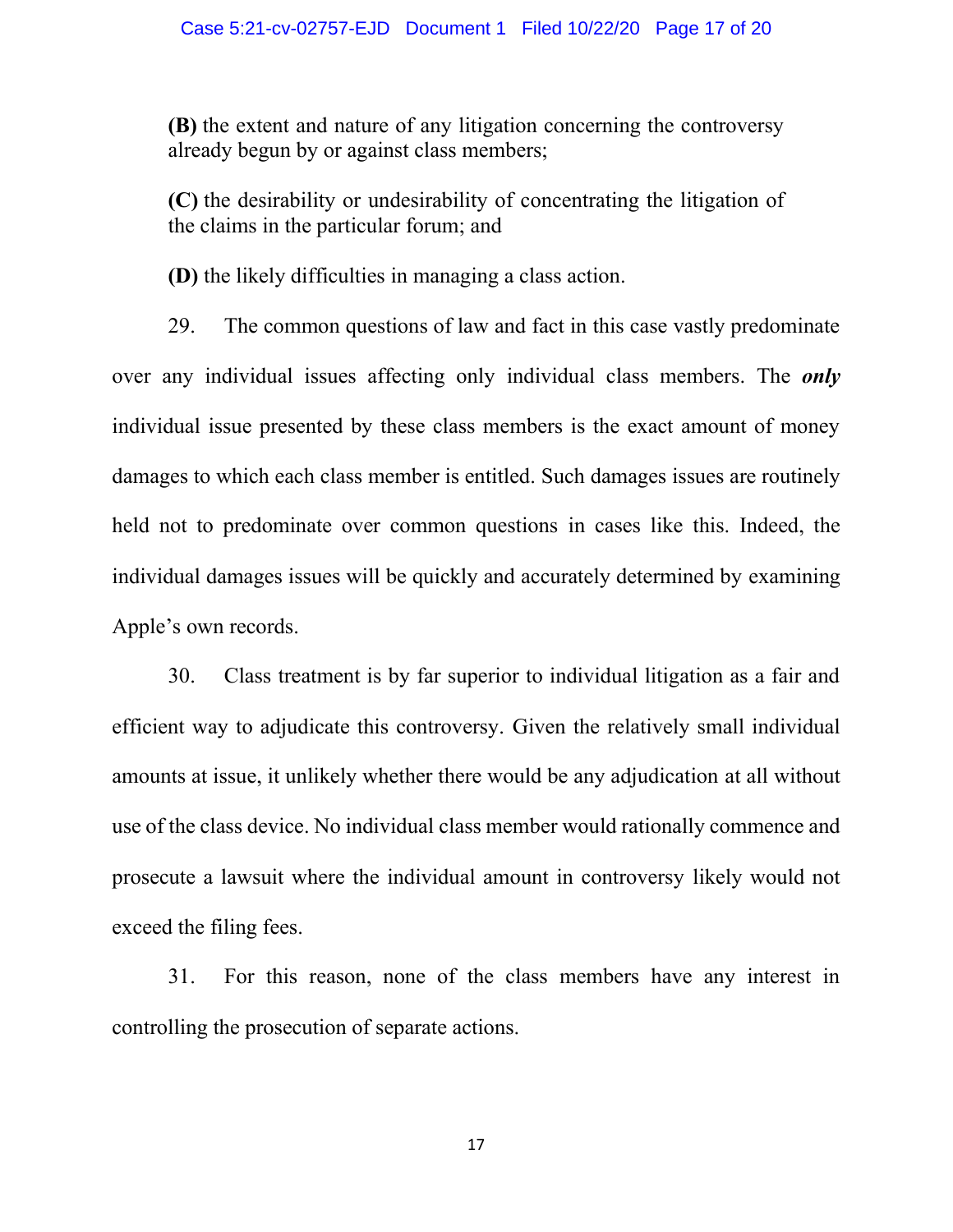#### Case 5:21-cv-02757-EJD Document 1 Filed 10/22/20 Page 18 of 20

32. Likewise, to our knowledge, no class member has already commenced an action concerning this controversy.

33. It would much more desirable to concentrate this case in one action rather than allow the prosecution of individual actions because, as noted, such individual actions would likely never be filed because there would be no motivation for any individual class member to file an individual suit.

34. We foresee no particular difficulties in managing this case as a class action because 100% of the necessary information to compensate the individual class members is contained in Apple's own records concerning purchases made through the App Store.

## **CAUSE OF ACTION**

35. Plaintiff, on her own behalf and on behalf of those similarly situated, seek recovery of all sums paid through in-app purchases in these games made through Apple's App Store pursuant to Section 13-8-3(b) of the Georgia Code.

## **PRAYER FOR RELIEF**

WHEREFORE, the premises considered, plaintiff asks the Court to:

- 1. Take jurisdiction of this cause;
- 2. Following discovery, certify this case as a class action pursuant to Rule  $23(b)(3)$ ;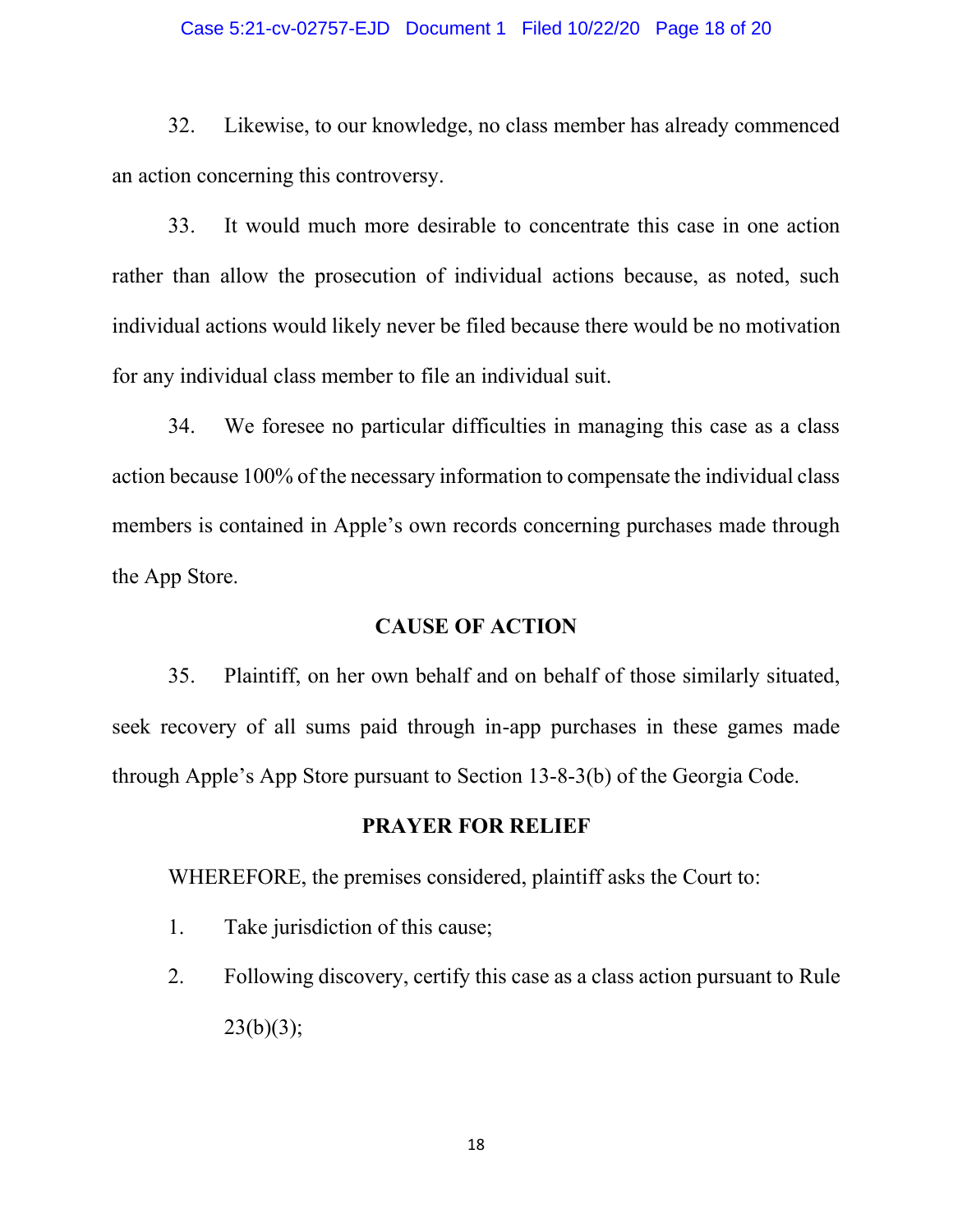- 3. Appoint the undersigned as Class Counsel and the named plaintiff as class representative;
- 4. Enter a final judgment against Apple awarding plaintiff and the class members a refund of all money paid through the illegal gambling games described herein;
- 5. Award Class Counsel reasonable attorneys' fees and expenses to be paid out of the judgment in favor of the class;
- 6. Award the named plaintiff a reasonable sum of money for her services in this case on behalf of the class, also to be paid out of the judgment in favor of the class;
- 7. Award interest and costs; and

8. Award any other relief to which the Court finds plaintiff and the class are entitled.